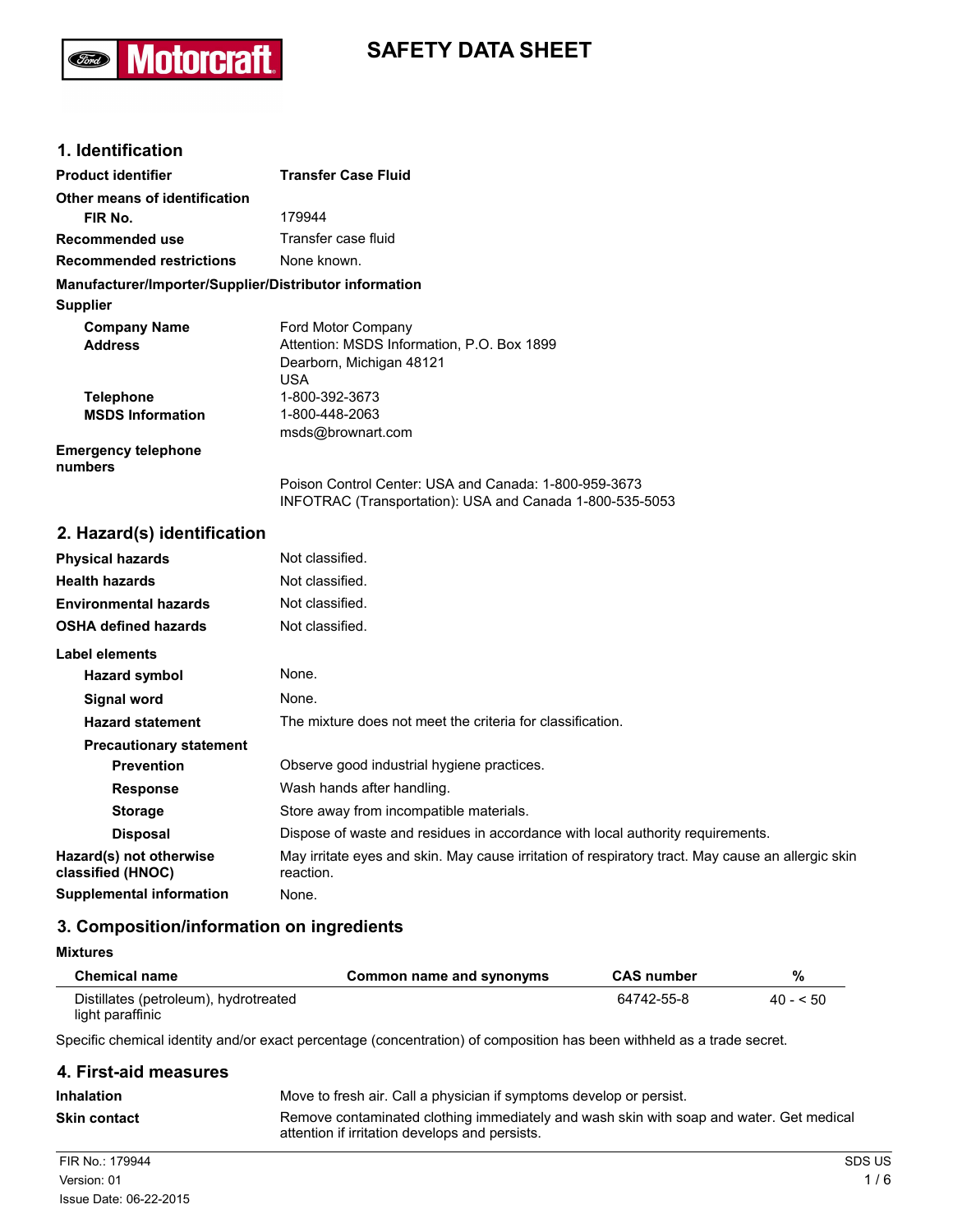| Eye contact                                                                  | Rinse with water. Get medical attention if irritation develops and persists.                                                                                              |
|------------------------------------------------------------------------------|---------------------------------------------------------------------------------------------------------------------------------------------------------------------------|
| Ingestion                                                                    | Rinse mouth. If ingestion of a large amount does occur, call a poison control center immediately.<br>Get medical attention if symptoms occur.                             |
| <b>Most important</b><br>symptoms/effects, acute and<br>delayed              | Direct contact with eyes may cause temporary irritation.                                                                                                                  |
| Indication of immediate<br>medical attention and special<br>treatment needed | Treat symptomatically.                                                                                                                                                    |
| <b>General information</b>                                                   | Ensure that medical personnel are aware of the material(s) involved, and take precautions to<br>protect themselves.                                                       |
| 5. Fire-fighting measures                                                    |                                                                                                                                                                           |
| Suitable extinguishing media                                                 | Water fog. Foam. Dry chemical powder. Carbon dioxide (CO2).                                                                                                               |
| Unsuitable extinguishing<br>media                                            | Do not use water jet as an extinguisher, as this will spread the fire.                                                                                                    |
| Specific hazards arising from<br>the chemical                                | During fire, gases hazardous to health may be formed. Upon decomposition, this product emits<br>carbon monoxide, carbon dioxide and/or low molecular weight hydrocarbons. |
| Special protective equipment<br>and precautions for firefighters             | Self-contained breathing apparatus and full protective clothing must be worn in case of fire.                                                                             |
| <b>Fire fighting</b><br>equipment/instructions                               | Move containers from fire area if you can do so without risk.                                                                                                             |
| <b>Specific methods</b>                                                      | Use standard firefighting procedures and consider the hazards of other involved materials.                                                                                |

General fire hazards **No unusual fire or explosion hazards noted.** 

## **6. Accidental release measures**

| <b>Personal precautions,</b><br>protective equipment and<br>emergency procedures | In case of spills, beware of slippery floors and surfaces. Keep unnecessary personnel away. Avoid<br>contact with eyes, skin, and clothing. Avoid inhalation of vapors. For personal protection, see<br>section 8 of the SDS.                                                                    |
|----------------------------------------------------------------------------------|--------------------------------------------------------------------------------------------------------------------------------------------------------------------------------------------------------------------------------------------------------------------------------------------------|
| <b>Methods and materials for</b><br>containment and cleaning up                  | This product is miscible in water.                                                                                                                                                                                                                                                               |
|                                                                                  | Large Spills: Stop the flow of material, if this is without risk. Dike the spilled material, where this is<br>possible. Cover with plastic sheet to prevent spreading. Absorb in vermiculite, dry sand or earth<br>and place into containers. Following product recovery, flush area with water. |
|                                                                                  | Small Spills: Wipe up with absorbent material (e.g. cloth, fleece). Clean surface thoroughly to<br>remove residual contamination.                                                                                                                                                                |
| <b>Environmental precautions</b>                                                 | Never return spills to original containers for re-use. For waste disposal, see section 13 of the SDS.<br>Avoid discharge into drains, water courses or onto the ground.                                                                                                                          |
| 7. Handling and storage                                                          |                                                                                                                                                                                                                                                                                                  |
| <b>Precautions for safe handling</b>                                             | Avoid contact with eyes, skin, and clothing. Avoid breathing vapor. Avoid prolonged exposure.<br>Observe good industrial hygiene practices.                                                                                                                                                      |

**Conditions for safe storage, including any incompatibilities** Store in original tightly closed container. Store away from incompatible materials (see Section 10 of the SDS).

# **8. Exposure controls/personal protection**

#### **Occupational exposure limits**

| US. OSHA Table Z-1 Limits for Air Contaminants (29 CFR 1910.1000)<br>Form<br>Value<br><b>Components</b><br>Type |             |                     |       |  |
|-----------------------------------------------------------------------------------------------------------------|-------------|---------------------|-------|--|
| Distillates (petroleum),<br>hydrotreated light paraffinic<br>(CAS 64742-55-8)                                   | PEL         | $5 \text{ mg/m}$    | Mist. |  |
| US. NIOSH: Pocket Guide to Chemical Hazards<br><b>Components</b>                                                | <b>Type</b> | Value               | Form  |  |
| Distillates (petroleum),<br>hydrotreated light paraffinic<br>(CAS 64742-55-8)                                   | <b>STEL</b> | $10 \text{ mg/m}$   | Mist. |  |
|                                                                                                                 | TWA         | $5 \,\mathrm{mg/m}$ | Mist. |  |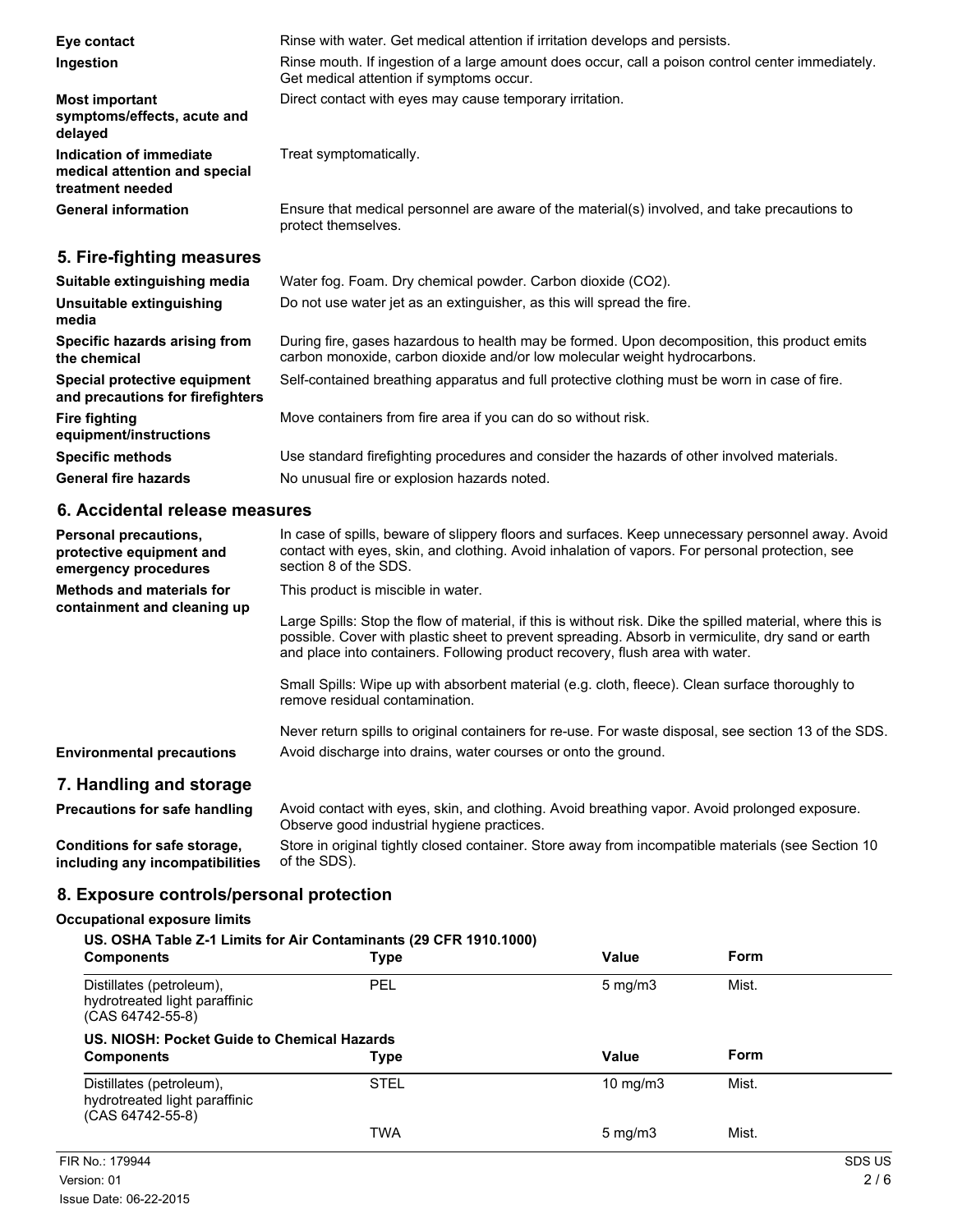| <b>Biological limit values</b>           | No biological exposure limits noted for the ingredient(s).                                                                                                                                                                                                                                                                                               |
|------------------------------------------|----------------------------------------------------------------------------------------------------------------------------------------------------------------------------------------------------------------------------------------------------------------------------------------------------------------------------------------------------------|
| Appropriate engineering<br>controls      | Use adequate ventilation to control airborne concentrations below the exposure limits/guidelines. If<br>user operations generate a vapor, dust and/or mist, use process enclosure, local exhaust<br>ventilation, or other engineering controls to control airborne levels below the recommended<br>exposure limits/quidelines.                           |
|                                          | Individual protection measures, such as personal protective equipment                                                                                                                                                                                                                                                                                    |
| <b>Eye/face protection</b>               | Wear safety glasses with side shields (or goggles).                                                                                                                                                                                                                                                                                                      |
| <b>Skin protection</b>                   |                                                                                                                                                                                                                                                                                                                                                          |
| <b>Hand protection</b>                   | Suitable chemical protective gloves should be worn when the potential exists for prolonged or<br>repeated skin exposure. The choice of an appropriate glove does not only depend on its material<br>but also on other quality features and is different from one producer to the other. Nitrile gloves are<br>recommended.                               |
| <b>Other</b>                             | Wear suitable protective clothing. Wear appropriate chemical resistant clothing if applicable.                                                                                                                                                                                                                                                           |
| <b>Respiratory protection</b>            | If engineering controls do not maintain airborne concentrations to a level which is adequate to<br>protect worker health, an approved respirator must be worn. Respirator selection, use and<br>maintenance should be in accordance with the requirements of OSHA Respiratory Protection<br>Standard 29 CFR 1910.134 and/or Canadian Standard CSA Z94.4. |
| <b>Thermal hazards</b>                   | Wear appropriate thermal protective clothing, when necessary.                                                                                                                                                                                                                                                                                            |
| <b>General hygiene</b><br>considerations | Always observe good personal hygiene measures, such as washing after handling the material<br>and before eating, drinking, and/or smoking. Routinely wash work clothing and protective<br>equipment to remove contaminants.                                                                                                                              |

# **9. Physical and chemical properties**

| <b>Appearance</b>                                 |                              |
|---------------------------------------------------|------------------------------|
| <b>Physical state</b>                             | Liquid.                      |
| Form                                              | <b>VISCOUS LIQUID</b>        |
| Color                                             | Red.                         |
| Odor                                              | Hydrocarbon-like.            |
| <b>Odor threshold</b>                             | Not available.               |
| рH                                                | Not available.               |
| Melting point/freezing point                      | Not available.               |
| Initial boiling point and boiling<br>range        | Not available.               |
| <b>Flash point</b>                                | 278.6 °F (137.0 °C) ASTM D93 |
| <b>Evaporation rate</b>                           | Not available.               |
| Flammability (solid, gas)                         | Not applicable.              |
| Upper/lower flammability or explosive limits      |                              |
| <b>Flammability limit - lower</b><br>(%)          | Not available.               |
| <b>Flammability limit - upper</b><br>(%)          | Not available.               |
| Explosive limit - lower (%)                       | Not available.               |
| Explosive limit - upper (%)                       | Not available.               |
| Vapor pressure                                    | < 1 mm Hg                    |
| Vapor pressure temp.                              | 68 °F (20 °C)                |
| Vapor density                                     | > 1 (AIR=1)                  |
| <b>Relative density</b>                           | $0.85 - 0.86$                |
| <b>Relative density temperature</b>               | 60.08 °F (15.6 °C)           |
| Solubility(ies)                                   |                              |
| Solubility (water)                                | <b>NEGLIGIBLE</b>            |
| <b>Partition coefficient</b><br>(n-octanol/water) | Not available.               |
| <b>Auto-ignition temperature</b>                  | Not available.               |
| <b>Decomposition temperature</b>                  | Not available.               |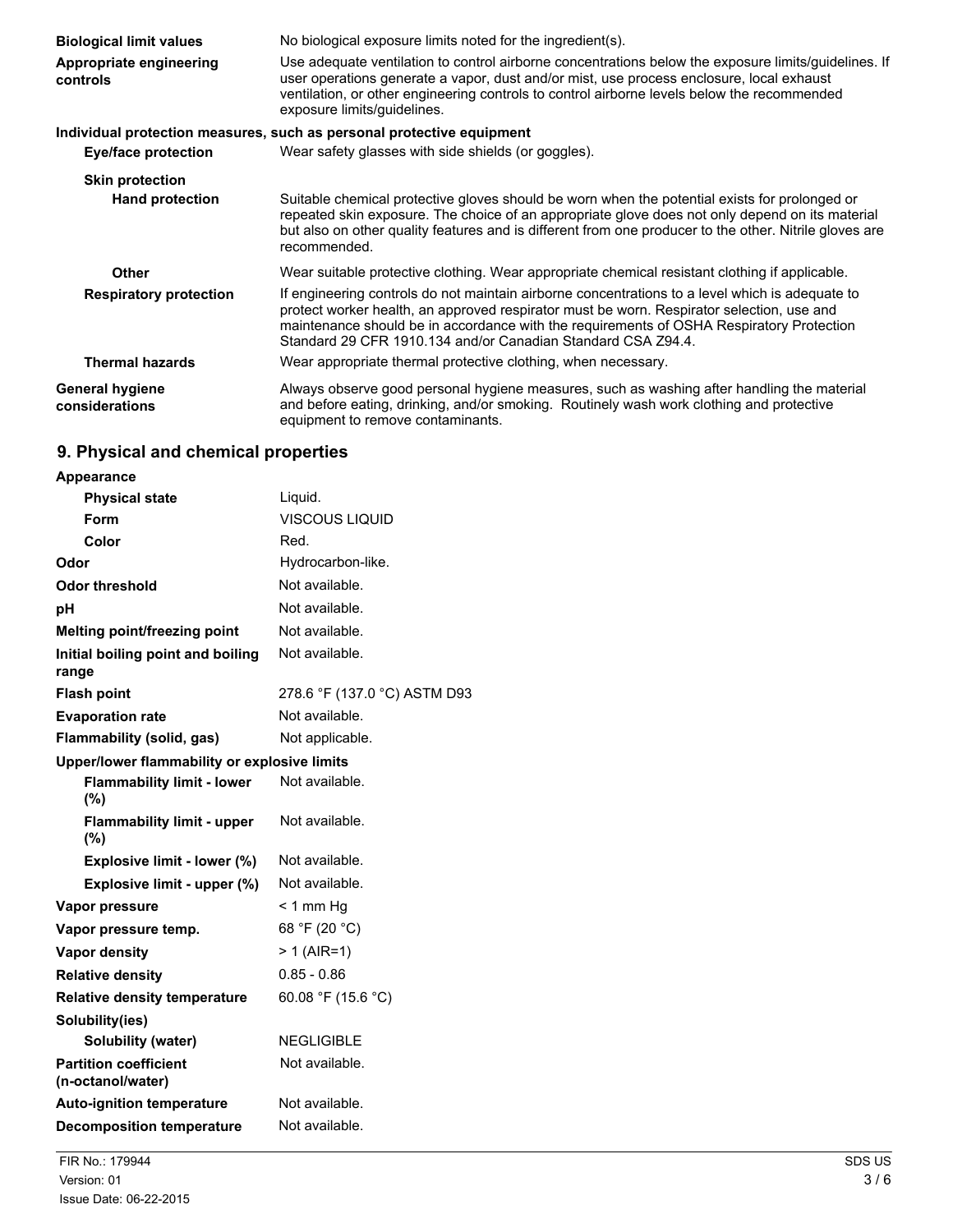| <b>Viscosity</b>                          | Not available. |
|-------------------------------------------|----------------|
| <b>Other information</b>                  |                |
| <b>Kinematic viscosity</b>                | $32.5$ cSt     |
| <b>Kinematic viscosity</b><br>temperature | 104 °F (40 °C) |

# **10. Stability and reactivity**

| <b>Reactivity</b>                            | The product is stable and non-reactive under normal conditions of use, storage and transport.                                                                                   |
|----------------------------------------------|---------------------------------------------------------------------------------------------------------------------------------------------------------------------------------|
| <b>Chemical stability</b>                    | Material is stable under normal conditions.                                                                                                                                     |
| <b>Possibility of hazardous</b><br>reactions | No dangerous reaction known under conditions of normal use.                                                                                                                     |
| <b>Conditions to avoid</b>                   | Contact with incompatible materials.                                                                                                                                            |
| Incompatible materials                       | Strong oxidizing agents. Strong reducing agents.                                                                                                                                |
| <b>Hazardous decomposition</b><br>products   | Upon decomposition, this product emits carbon monoxide, carbon dioxide and/or low molecular<br>weight hydrocarbons. Oxides of phosphorus. Sulfur oxides. Nitrogen oxides (NOx). |

# **11. Toxicological information**

#### **Information on likely routes of exposure**

| <b>Inhalation</b>                                                                  | May cause irritation to the respiratory system. Prolonged inhalation may be harmful.                                                    |
|------------------------------------------------------------------------------------|-----------------------------------------------------------------------------------------------------------------------------------------|
| <b>Skin contact</b>                                                                | Frequent or prolonged contact may defat and dry the skin, leading to discomfort and dermatitis.<br>May cause an allergic skin reaction. |
| Eye contact                                                                        | Direct contact with eyes may cause temporary irritation.                                                                                |
| Ingestion                                                                          | May cause discomfort if swallowed.                                                                                                      |
| Symptoms related to the<br>physical, chemical and<br>toxicological characteristics | Direct contact with eyes may cause temporary irritation.                                                                                |

#### **Information on toxicological effects**

| <b>Acute toxicity</b>                | May irritate eyes and skin. May cause respiratory irritation. May cause an allergic skin reaction. |
|--------------------------------------|----------------------------------------------------------------------------------------------------|
| <b>Skin corrosion/irritation</b>     | Prolonged skin contact may cause temporary irritation.                                             |
| Serious eye damage/eye<br>irritation | Direct contact with eyes may cause temporary irritation.                                           |

#### **Respiratory or skin sensitization**

| <b>Respiratory sensitization</b> | Not a respiratory sensitizer.                                                                                                                                                           |
|----------------------------------|-----------------------------------------------------------------------------------------------------------------------------------------------------------------------------------------|
| <b>Skin sensitization</b>        | May cause an allergic skin reaction.                                                                                                                                                    |
| <b>Germ cell mutagenicity</b>    | No data available to indicate product or any components present at greater than 0.1% are<br>mutagenic or genotoxic.                                                                     |
| Carcinogenicity                  | This product is not considered to be a carcinogen by IARC, ACGIH, NTP, or OSHA. Base oil<br>severely refined: Not carcinogenic in animal studies. Representative material passes IP-346 |

severely refined: Not carcinogenic in animal studies. Representative material passes IP-346, Modified Ames test, and/or other screening tests.

# **OSHA Specifically Regulated Substances (29 CFR 1910.1001-1050)**

| Not listed.                                           |                                                                              |
|-------------------------------------------------------|------------------------------------------------------------------------------|
| <b>Reproductive toxicity</b>                          | This product is not expected to cause reproductive or developmental effects. |
| Specific target organ toxicity -<br>single exposure   | Not classified.                                                              |
| Specific target organ toxicity -<br>repeated exposure | Not classified.                                                              |
| <b>Aspiration hazard</b>                              | Not an aspiration hazard.                                                    |
| <b>Chronic effects</b>                                | Prolonged inhalation may be harmful.                                         |

# **12. Ecological information**

| <b>12. ECOlogical Information</b>    |                                                                                                                                                                                                       |
|--------------------------------------|-------------------------------------------------------------------------------------------------------------------------------------------------------------------------------------------------------|
| <b>Ecotoxicity</b>                   | The product is not classified as environmentally hazardous. However, this does not exclude the<br>possibility that large or frequent spills can have a harmful or damaging effect on the environment. |
| <b>Persistence and degradability</b> | No data is available on the degradability of this product.                                                                                                                                            |
| <b>Bioaccumulative potential</b>     |                                                                                                                                                                                                       |
| FIR No.: 179944                      | <b>SDS US</b>                                                                                                                                                                                         |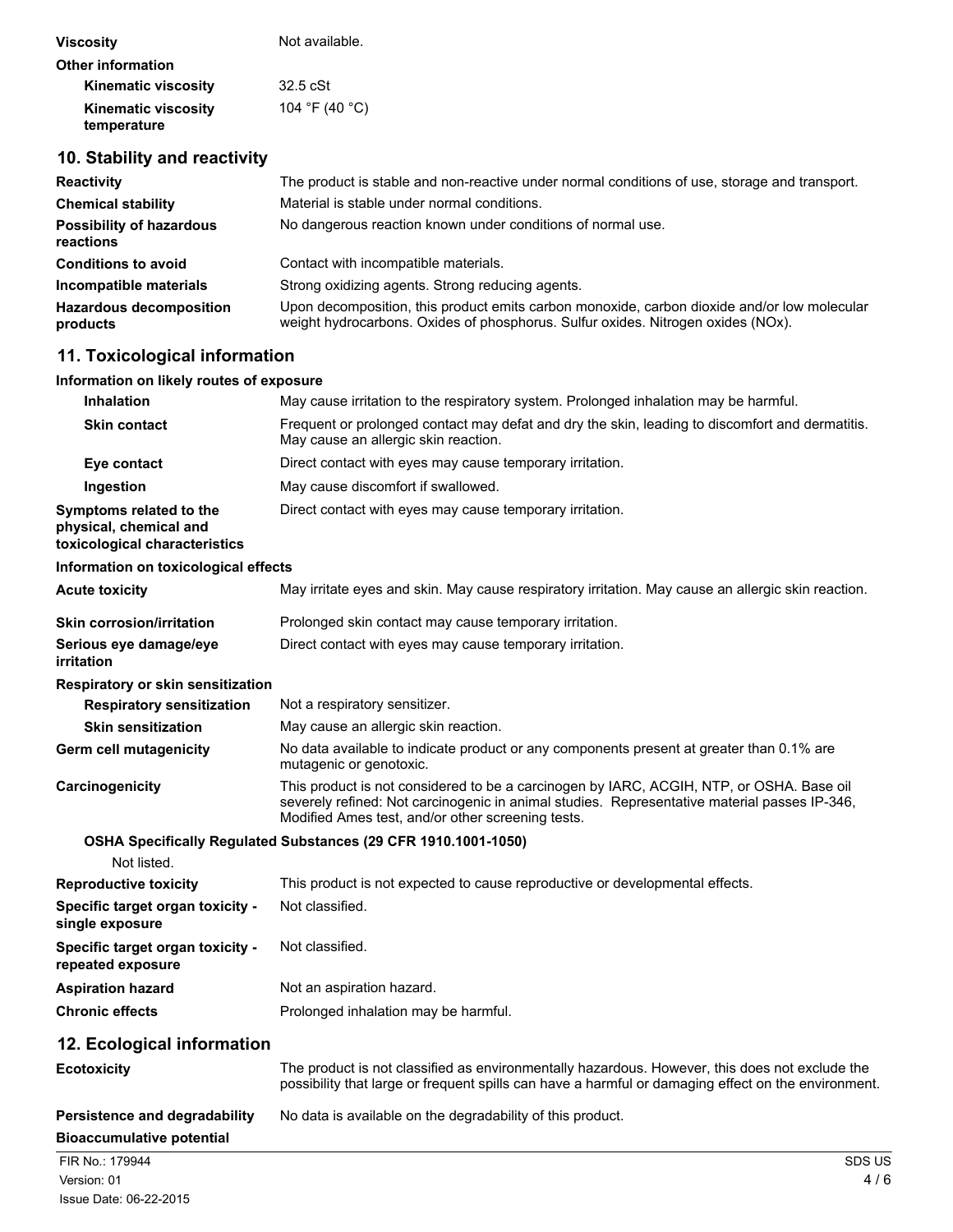| <b>Mobility in soil</b> | No data available.                                                                           |
|-------------------------|----------------------------------------------------------------------------------------------|
| Other adverse effects   | No other adverse environmental effects (e.g. ozone depletion, photochemical ozone creation   |
|                         | potential, endocrine disruption, global warming potential) are expected from this component. |

# **13. Disposal considerations**

| <b>Disposal instructions</b>             | Don't pollute. Conserve resources. Return used oil to collection centers. Collect and reclaim or<br>dispose in sealed containers at licensed waste disposal site.                                                      |
|------------------------------------------|------------------------------------------------------------------------------------------------------------------------------------------------------------------------------------------------------------------------|
| Local disposal regulations               | Dispose in accordance with all applicable regulations.                                                                                                                                                                 |
| Hazardous waste code                     | The waste code should be assigned in discussion between the user, the producer and the waste<br>disposal company.                                                                                                      |
| Waste from residues / unused<br>products | Dispose of in accordance with local regulations. Empty containers or liners may retain some<br>product residues. This material and its container must be disposed of in a safe manner (see:<br>Disposal instructions). |
| Contaminated packaging                   | Empty containers should be taken to an approved waste handling site for recycling or disposal.<br>Since emptied containers may retain product residue, follow label warnings even after container is<br>emptied.       |

# **14. Transport information**

#### **DOT**

**<Unspecified>**

Not regulated as dangerous goods.

#### **IATA**

**<Unspecified>**

Not regulated as dangerous goods.

#### **IMDG**

#### **<Unspecified>**

Not regulated as dangerous goods.

**Transport in bulk according to** Not established.

#### **Annex II of MARPOL 73/78 and the IBC Code**

# **15. Regulatory information**

**US federal regulations** This product is not known to be a "Hazardous Chemical" as defined by the OSHA Hazard Communication Standard, 29 CFR 1910.1200.

#### **TSCA Section 12(b) Export Notification (40 CFR 707, Subpt. D)**

Not regulated.

**CERCLA Hazardous Substance List (40 CFR 302.4)**

Not listed.

**SARA 304 Emergency release notification**

Not regulated.

# **OSHA Specifically Regulated Substances (29 CFR 1910.1001-1050)**

Not listed.

**Superfund Amendments and Reauthorization Act of 1986 (SARA)**

**Hazard categories** Immediate Hazard - No Delayed Hazard - No Fire Hazard - No Pressure Hazard - No Reactivity Hazard - No

# **SARA 302 Extremely hazardous substance**

Not listed.

**SARA 311/312 Hazardous chemical** No

**SARA 313 (TRI reporting)** Not regulated.

# **Other federal regulations**

**Clean Air Act (CAA) Section 112 Hazardous Air Pollutants (HAPs) List**

Not regulated.